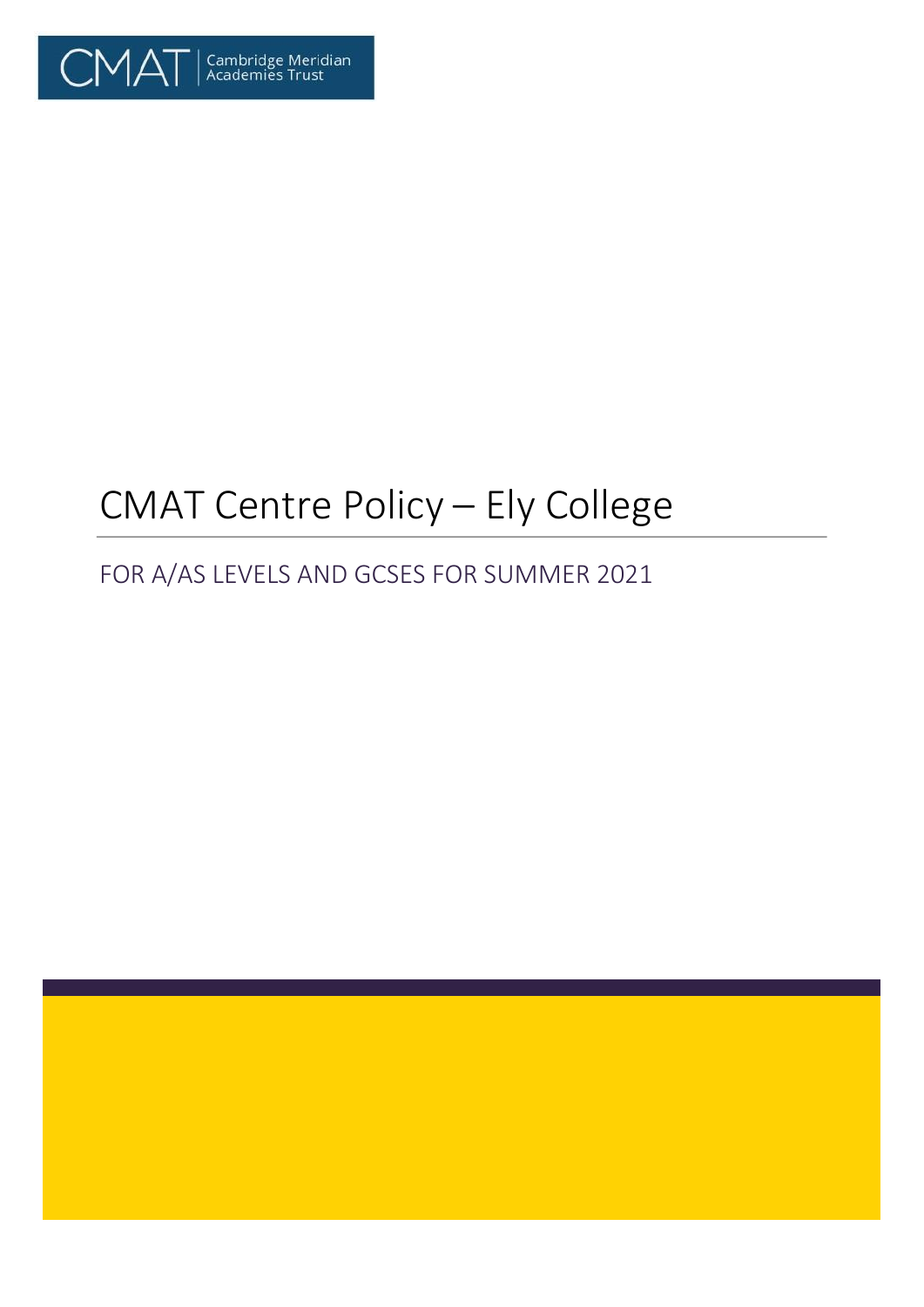

Centre Policy for determining teacher assessed grades – summer 2021:

## CMAT – Ely College

## Statement of intent

This section outlines the purpose of this document in relation to our centre.

#### **Statement of Intent**

This section provides details of the purpose of this document, as appropriate to our centres:

*The purpose of this policy is:*

- *To ensure that teacher assessed grades are determined fairly, consistently, free from bias and effectively within and across departments and across CMAT.*
- *To ensure the operation of effective processes with clear guidelines and support for staff.*
- *To ensure that all staff involved in the processes clearly understand their roles and responsibilities.*
- *To support teachers to take evidence-based decisions in line with Joint Council for Qualifications guidance.*
- *To ensure the consideration of historical centre data in the process, and the appropriate decision making in respect of, teacher assessed grades.*
- *To support a high standard of internal quality assurance in the allocation of teacher assessed grades.*
- *To support our centres in meeting its obligations in relation to equality legislation.*
- *To ensure our centres meet all requirements set out by the Department of Education, Ofqual, the Joint Council for Qualifications and awarding organisations for Summer 2021 qualifications.*
- *To ensure the process for communicating to candidates and their parents/carers how they will be assessed is clear, in order to give confidence.*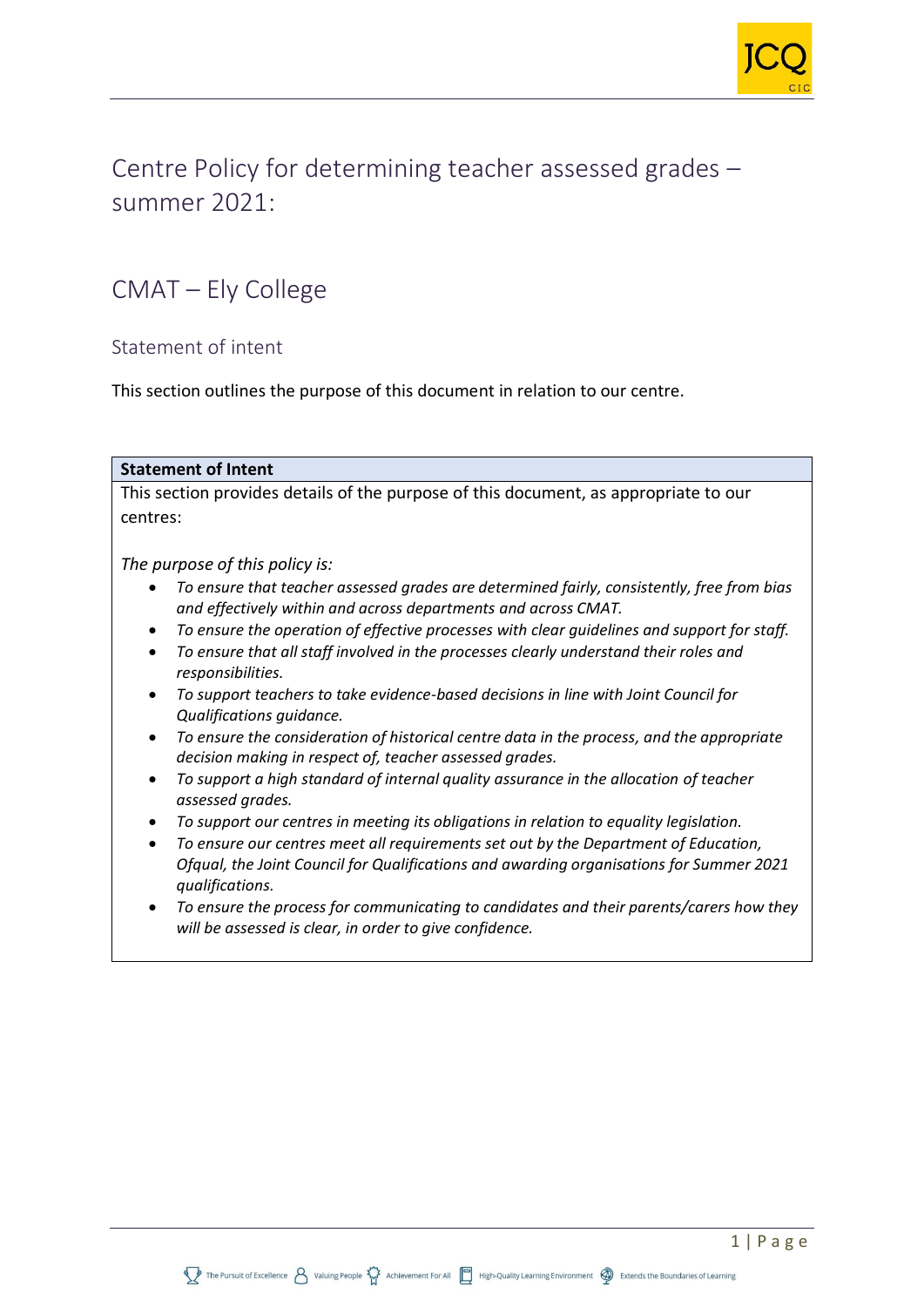

## Roles and responsibilities

This section of our Centre Policy outlines the personnel in our centre who have specific roles and responsibilities in the process of determining teacher assessed grades this year.

#### **Roles and Responsibilities**

This section gives details of the roles and responsibilities within our centre:

## *Head of Centre*

- *Our Head of Centre, Principal Simon Warburton, will be responsible for approving our policy for determining teacher assessed grades.*
- *Our Head of Centre has overall responsibility for the school as an examinations centre and will ensure that clear roles and responsibilities of all staff are defined.*
- *Our Head of Centre will confirm that teacher assessed grade decisions represent the academic judgement made by teachers and that the checks in place ensure these align with the guidance on standards provided by awarding organisations.*
- *Our Head of Centre will ensure a robust internal quality assurance process has been produced and signed-off in advance of results being submitted.*
- *Our Head of Centre will ensure that staff engage with curriculum directors and appropriate peers in CMAT as part of the quality assurance process.*

## *Senior Leadership Team and Heads of Department*

*Our Senior Leadership Team and Heads of Departments will:*

- *provide training and support to our other staff.*
- *support the Head of Centre in the quality assurance of the final teacher assessed grades.*
- *ensure an effective approach within and across departments and authenticating the preliminary outcome from single teacher subjects.*
- *be responsible for ensuring staff have a clear understanding of the internal and external quality assurance processes and their role within it.*
- *ensure that all teachers within their department make consistent judgements about student evidence in deriving a grade.*
- *ensure all staff conduct assessments under the appropriate levels of control with reference to guidance provided by the Joint Council for Qualifications.*
- *ensure teachers have the information required to make accurate and fair judgments.*
- *ensure that the CMAT grade determination record is completed for each qualification that they are submitting.*
- *ensure they work with curriculum directors and colleagues across CMAT as part of the quality assurance process.*

## *Teachers/ Specialist Teachers / SENCo*

*Our teachers, specialist teachers and SENCo will:*

• *ensure they conduct assessments under our centre's appropriate levels of control and have sufficient evidence, in line with this Centre Policy and guidance from the Joint Council for Qualifications, to provide teacher assessed grades for each student they have entered for a qualification.*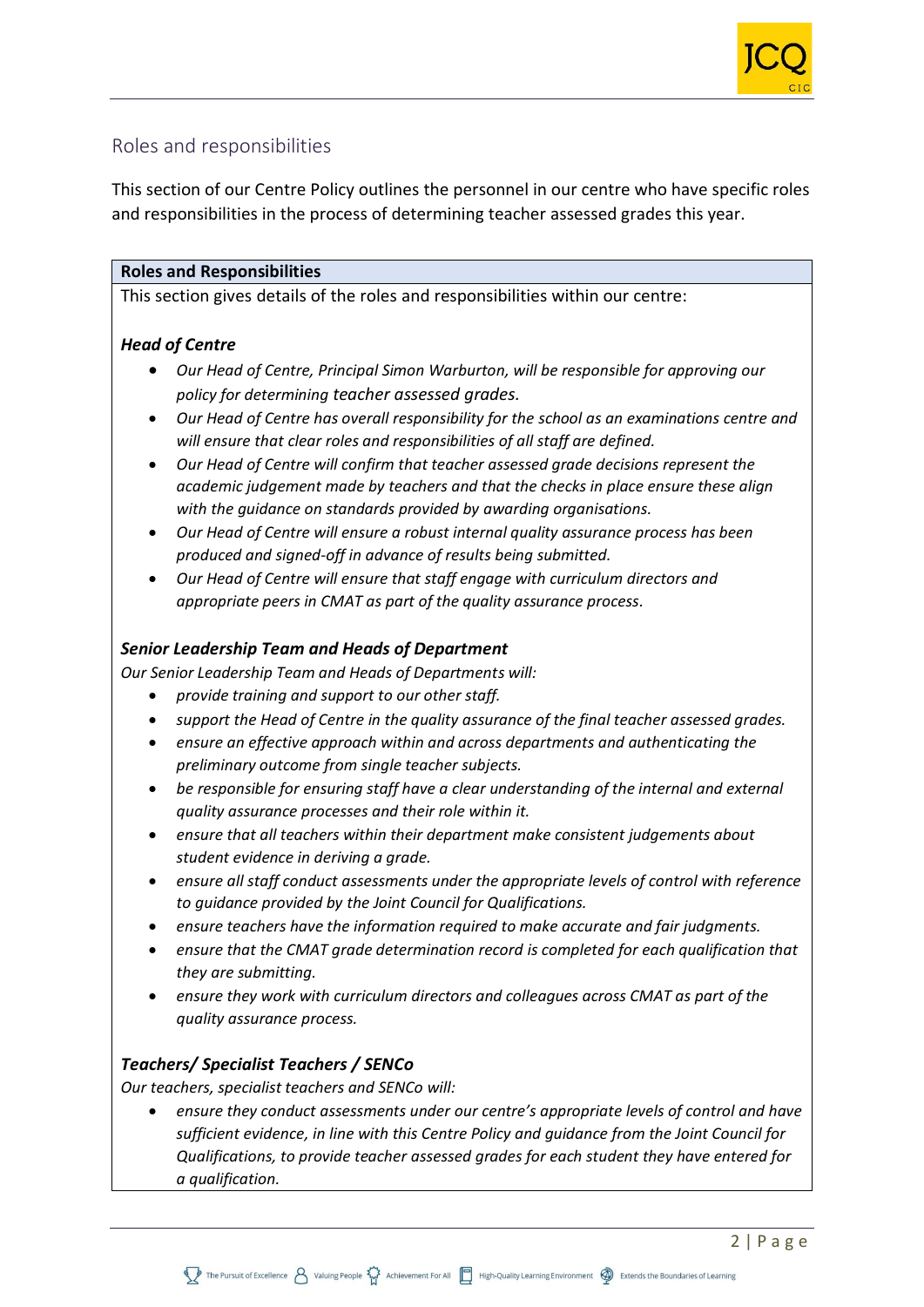

- *ensure that the teacher assessed grade they assign to each student is a fair, valid and reliable reflection of the assessed evidence available for each student.*
- *make judgements based on what each student has been taught and what they have been assessed on, as outlined in the section on grading in the main JCQ guidance.*
- *Contribute to the Assessment Record for each subject cohort, that includes the nature of the assessment evidence being used, the level of control for assessments considered, and any other evidence that explains the determination of the final teacher assessed grades. Any necessary variations for individual students will also be recorded.*
- *securely store and be able to retrieve sufficient evidence to justify their decisions.*

#### *Examinations Officer*

*Our Examinations Officer will:*

• *be responsible for the administration of our final teacher assessed grades and for managing the post-results services.*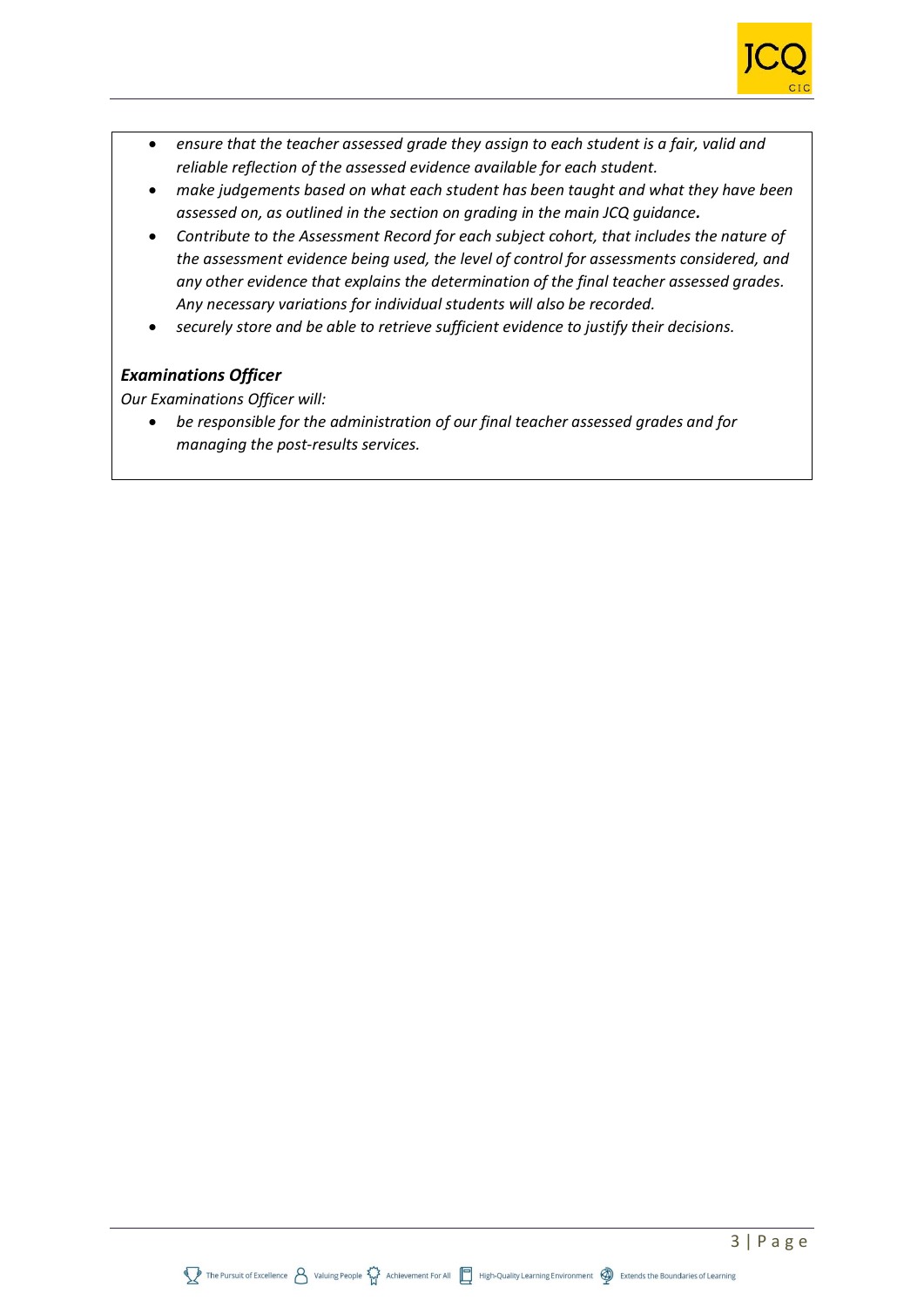## Training, support and guidance

This section of our Centre Policy outlines the training, support and guidance that our centre will provide to those determining teacher assessed grades this year.

#### **Training**

This section provides details of the approach our centre will take to *training, support and guidance in determining teacher assessed grades this year*

- *Teachers involved in determining grades in our centre will attend any centre-based training to help achieve consistency and fairness to all students.*
- *Heads of Department in our centre will attend any Trust based training and standardisation facilitated by curriculum directors to help achieve consistency and fairness to all students.*
- *Teachers will engage fully with all training and support that has been provided by the Joint Council for Qualifications and the awarding organisations.*

#### **Support for Newly Qualified Teachers and teachers less familiar with assessment**

This section provides details of our approach to *training, support and guidance for newly qualified teachers and teachers less familiar with assessment*

- *We will provide mentoring from experienced teachers to NQTs and teachers less familiar with assessment.*
- *Where appropriate we will put in place additional internal reviews of teacher assessed grades for NQTs and other teachers as appropriate.*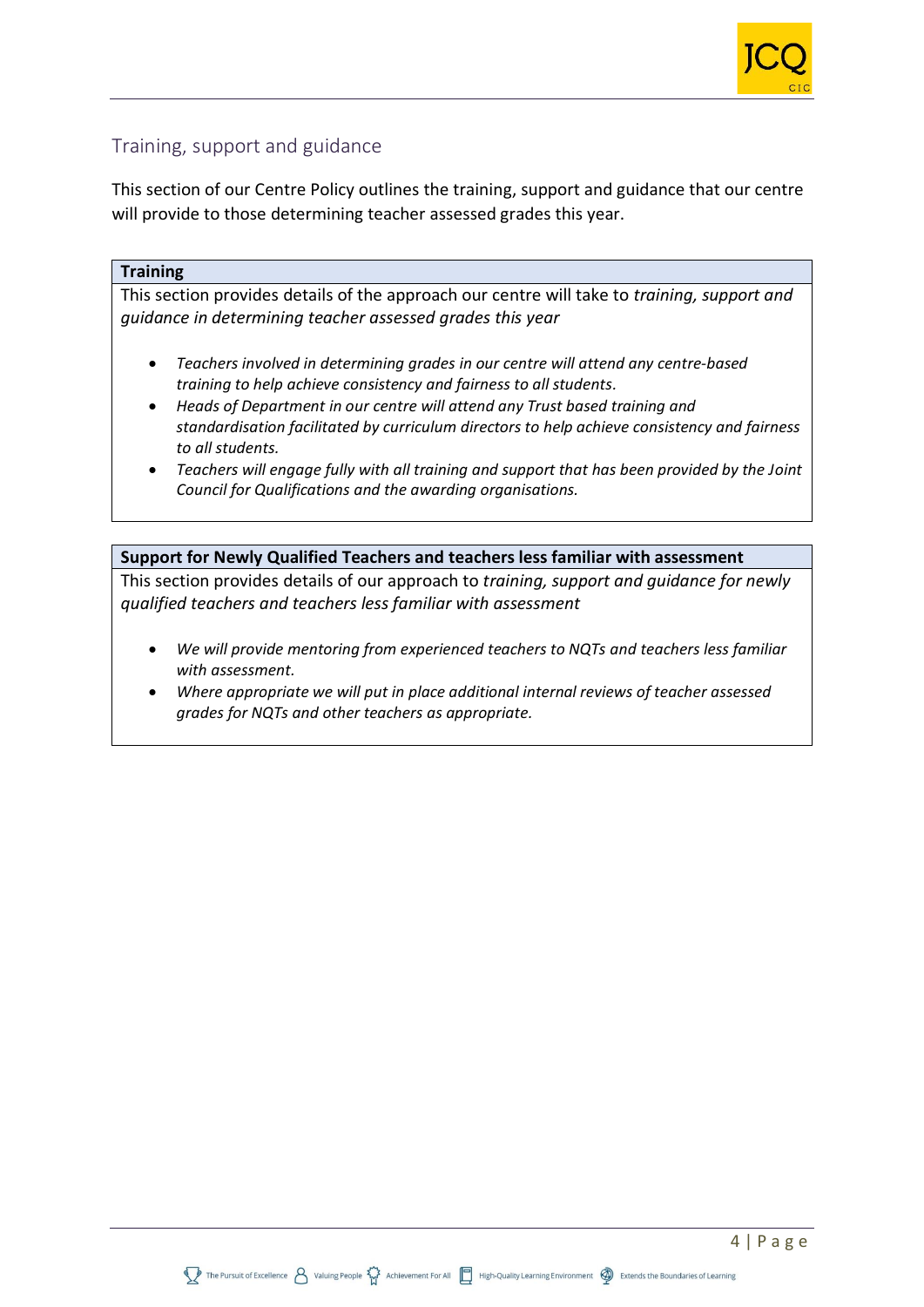

## Use of appropriate evidence

This section of our Centre Policy indicates how our centre will give due regard to the section in the JCQ guidance entitled: *Guidance on grading for teachers*.

#### **A. Use of evidence**

This section gives details in relation to our use of evidence.

- *Teachers making judgements will have regard to the Ofqual Head of Centre guidance on recommended evidence, and further guidance provided by awarding organisations.*
- *All candidate evidence used to determine teacher assessed grades, and associated documentation, will, where possible, be retained and made available for the purposes of external quality assurance and appeals. This will include records of assessment prior completed prior to the 24th March and students completed assessment evidence from the 24th March onwards*

*The following potential sources of evidence will be considered when determining which leading pieces of evidence will be used by teachers and recorded in the assessment record:*

- *We will use internal tests taken by pupils.*
- *We will use mock exams taken over the course of study.*
- *We will use records of a student's capability and performance over the course of study in performance-based subjects such as music, drama and PE.*
- *We will use student work produced in tasks devised by CMAT curriculum directors that reflect the specification, that follow the same format as awarding organisation materials, and have been marked in a way that reflects awarding organisation mark schemes.*
- *We will use non-exam assessment work (often referred to as coursework), even if this has not been fully completed.*
- *We will use substantial class or homework (including work that took place during remote learning).*
- *We will use student work produced in centre-devised tasks that reflect the specification, that follow the same format as awarding organisation materials, and have been marked in a way that reflects awarding organisation mark schemes.*
- *Where appropriate and readily available in a reasonable timescale we will be using student work produced in response to assessment materials provided by our awarding organisation(s), including groups of questions, past papers or similar materials such as practice or sample papers.*

*We provide further detail in the following areas:*

*Additional Assessment Materials – where it is appropriate and relevant to use these:*

- *We will use additional assessment materials to give students the opportunity to show what they know, understand or can do in an area of content that has been taught but not yet assessed.*
- *We will use additional assessment materials to give students an opportunity to show improvement, for example, to validate or replace an existing piece of evidence.*
- *We will use additional assessment materials to support consistency of judgement between teachers or classes by giving everyone the same task to complete.*
- *We will combine and/or remove elements of questions where, for example, a multi-part question includes a part which focuses on an element of the specification that hasn't been taught.*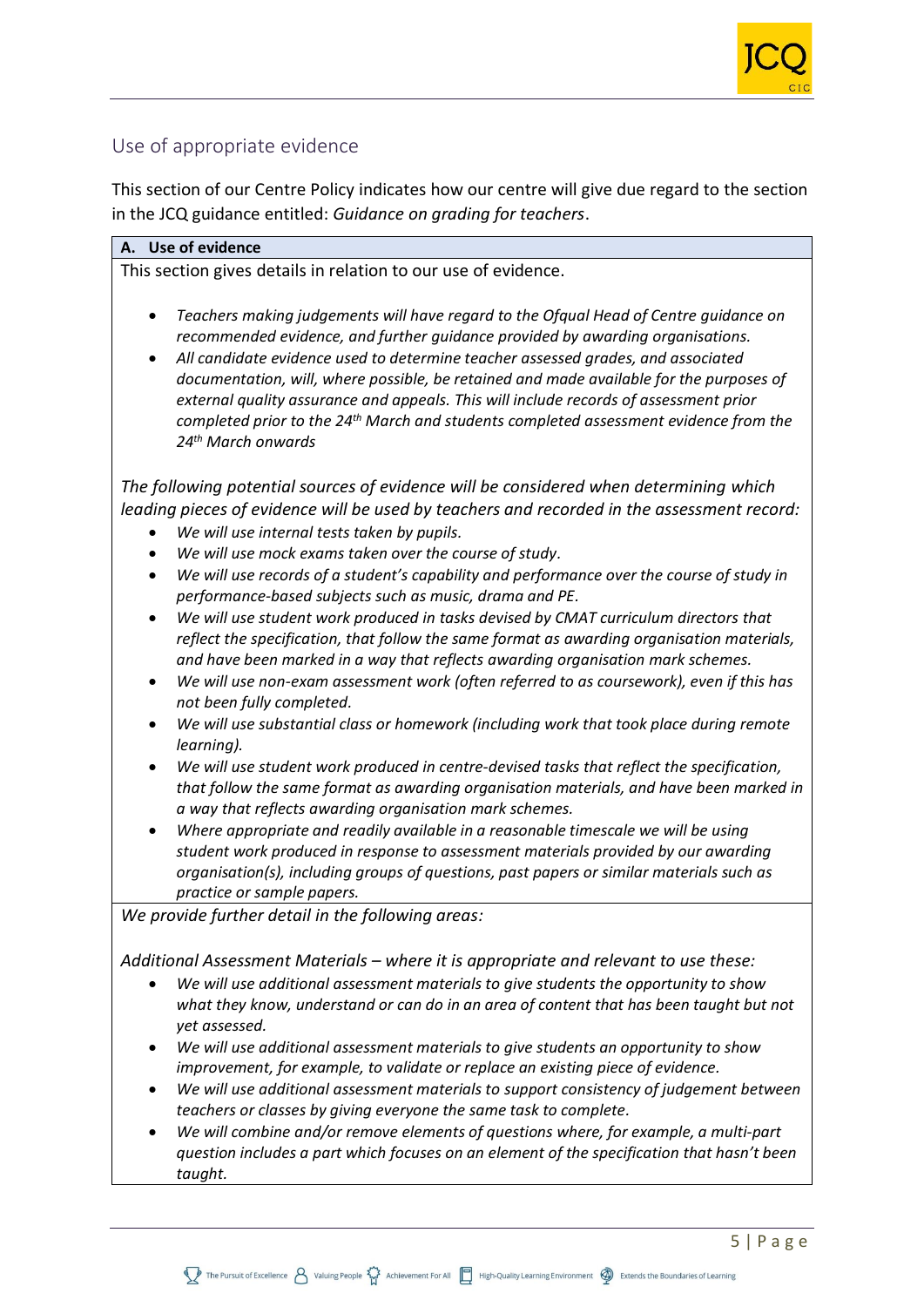

*Our centre will ensure the appropriateness of evidence and balance of evidence in arriving at grades in the following ways:*

- *We will consider the level of control under which an assessment was completed, for example, whether the evidence was produced under high control and under supervision or at home.*
- *We will ensure that we are able to authenticate the work as the student's own, especially where that work was not completed within the school or college.*
- *We will consider the limitations of assessing a student's performance when using assessments that have been completed more than once, or drafted and redrafted, where this is not a skill being assessed.*
- *We will consider the specification and assessment objective coverage of the assessment.*
- *We will consider the depth and breadth of knowledge, understanding and skills assessed, especially higher order skills within individual assessments.*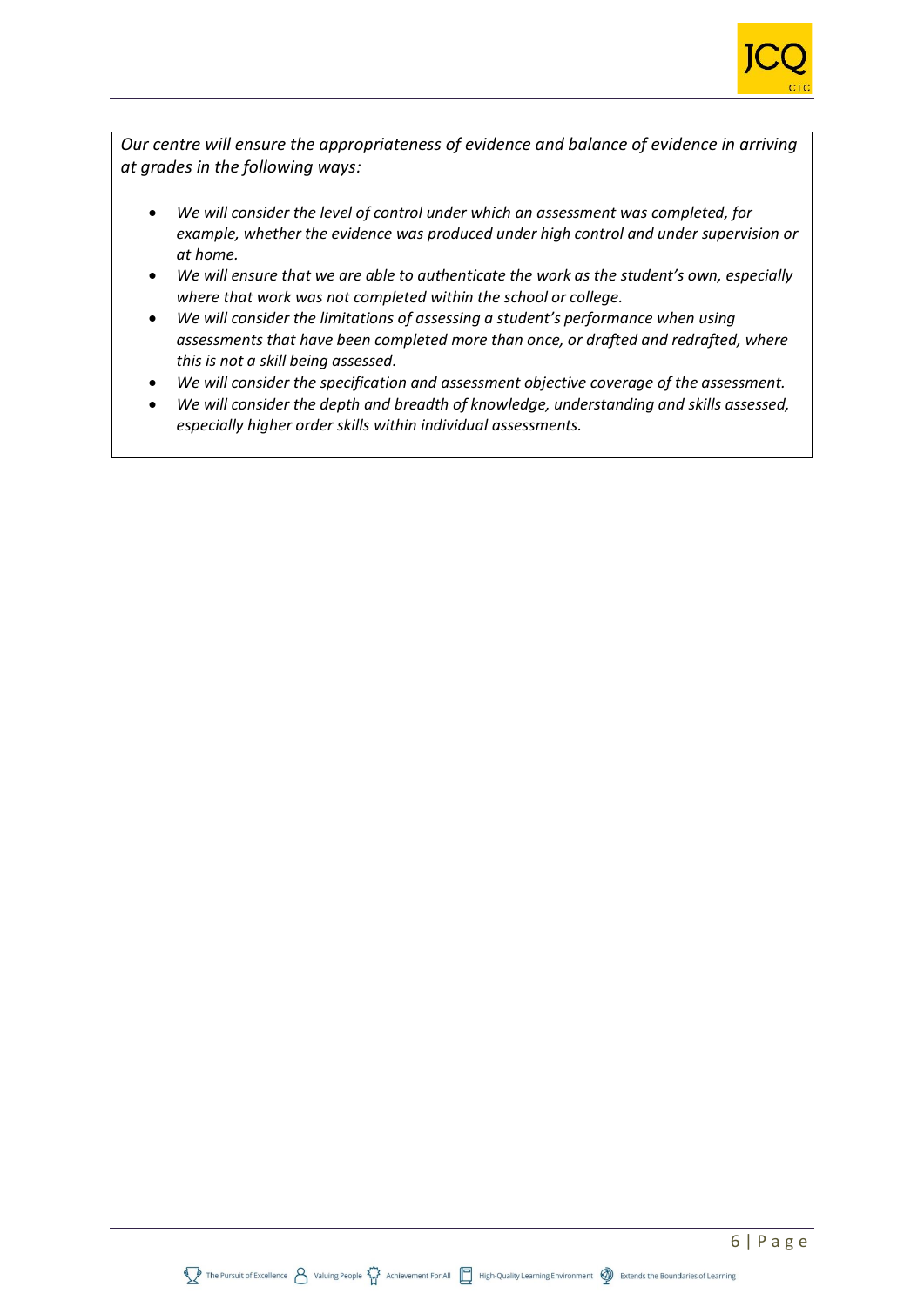

## Determining teacher assessed grades

*This section of our Centre Policy outlines the approach our centre will take to awarding teacher assessed grades.*

#### **Awarding teacher assessed grades based on evidence**

We give details here of our centre's approach to awarding teacher assessed grades*.*

- *Our teachers will determine grades based on evidence which is commensurate with the standard at which a student is performing, i.e. their demonstrated knowledge, understanding and skills across the content of the course they have been taught.*
- *Our teachers will record how the evidence was used to arrive at a fair and objective grade, which is free from bias.*
- *Our Heads of Department will produce an Assessment Record for each subject cohort with the contribution of their teaching staff. Any necessary variations for individual students will also be recorded and shared.*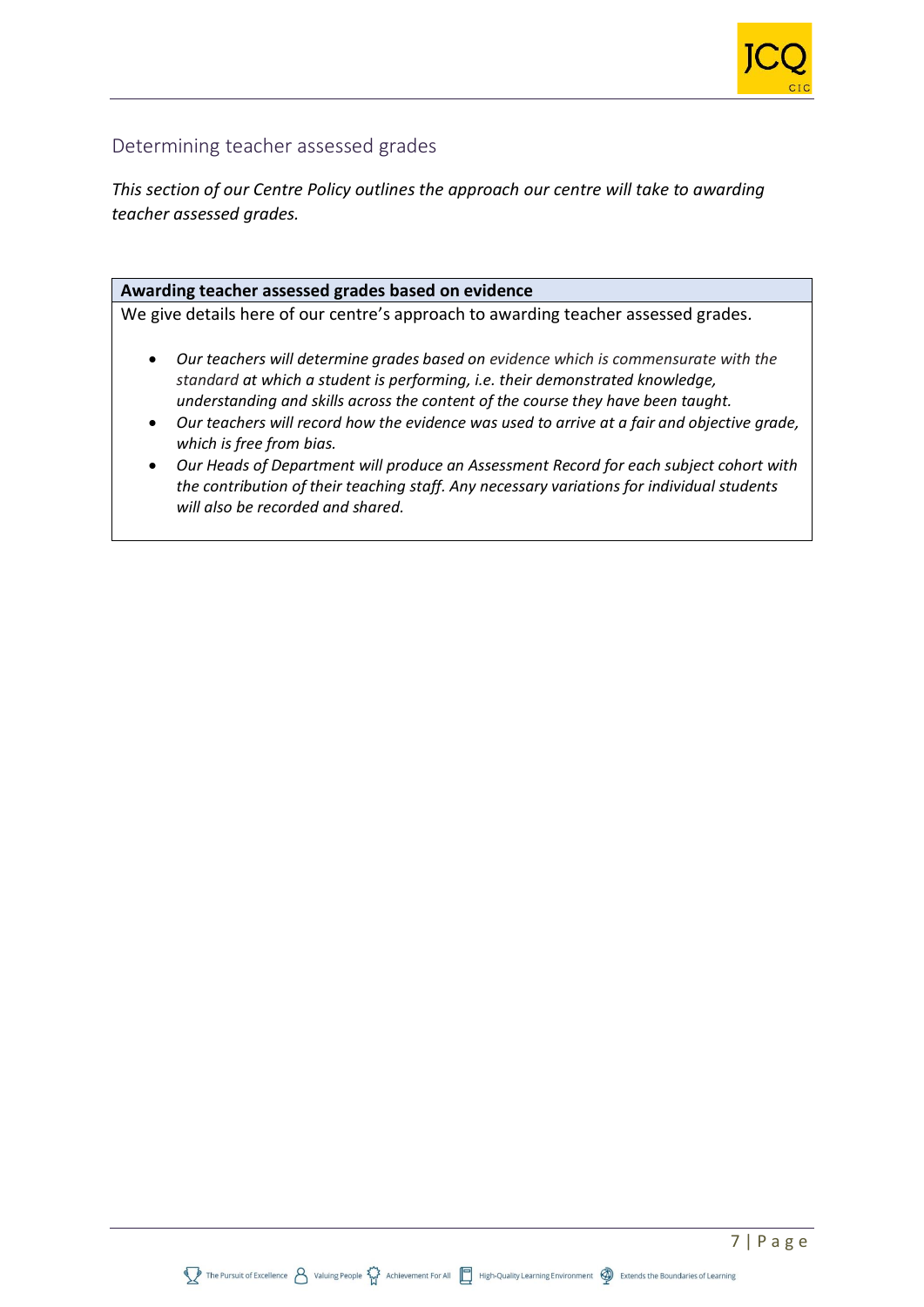

## Internal quality assurance

This section of our Centre Policy outlines the approach our centres will take internally and working with centres across CMAT to ensure internal standardisation of teacher assessed grades, to ensure consistency, fairness and objectivity of decisions.

#### *Head of Centre Internal Quality Assurance and Declaration*

#### **Internal quality assurance**

This section gives details of our approach to internal standardisation, within and across subject departments.

- *We will ensure that all teachers involved in deriving teacher assessed grades read and understand this Centre Policy document.*
- *In subjects where there is more than one teacher and/or class in the department, we will ensure that our centre carries out an internal standardisation.*
- *Where a subject is taught in more than one school in the trust, we will ensure that our centre carries out standardisation with other centres across CMAT.*
- *We will ensure that all teachers are provided with training and support to ensure they take a consistent approach to:*
	- o *Arriving at teacher assessed grades*
	- o *Marking of evidence*
	- o *Reaching a holistic grading decision*
	- o *Applying the use of grading support and documentation*
- *We will conduct internal standardisation across all grades.*
- *We will conduct external standardisation across all grades with centres across CMAT led by our curriculum directors. Where we do not have a curriculum director or only one or two schools undertaking a course across CMAT we will seek to work with external partners to benchmark and standardise.*
- *We will ensure that the Assessment Record will form the basis of internal standardisation and discussions across teachers and departments to agree the awarding of teacher assessed grades.*
- *Where necessary, we will review and reflect on individual grading decisions to ensure alignment with the standards as outlined by our awarding organisation(s).*
- *Where appropriate, we will amend individual grade decisions to ensure alignment with the standards as outlined by our awarding organisation(s).*
- *Where there is only one teacher involved in marking assessments and determining grades, then the output of this activity will be reviewed by an appropriate member of staff within the centre or with an appropriately experienced colleague within the Trust.*
	- o *This will be Ms Samantha Rayner, Vice Principal – Curriculum and Assessment*
- *In respect of equality legislation, we will consider the range of evidence for students of different protected characteristics that are included in our internal standardisation.*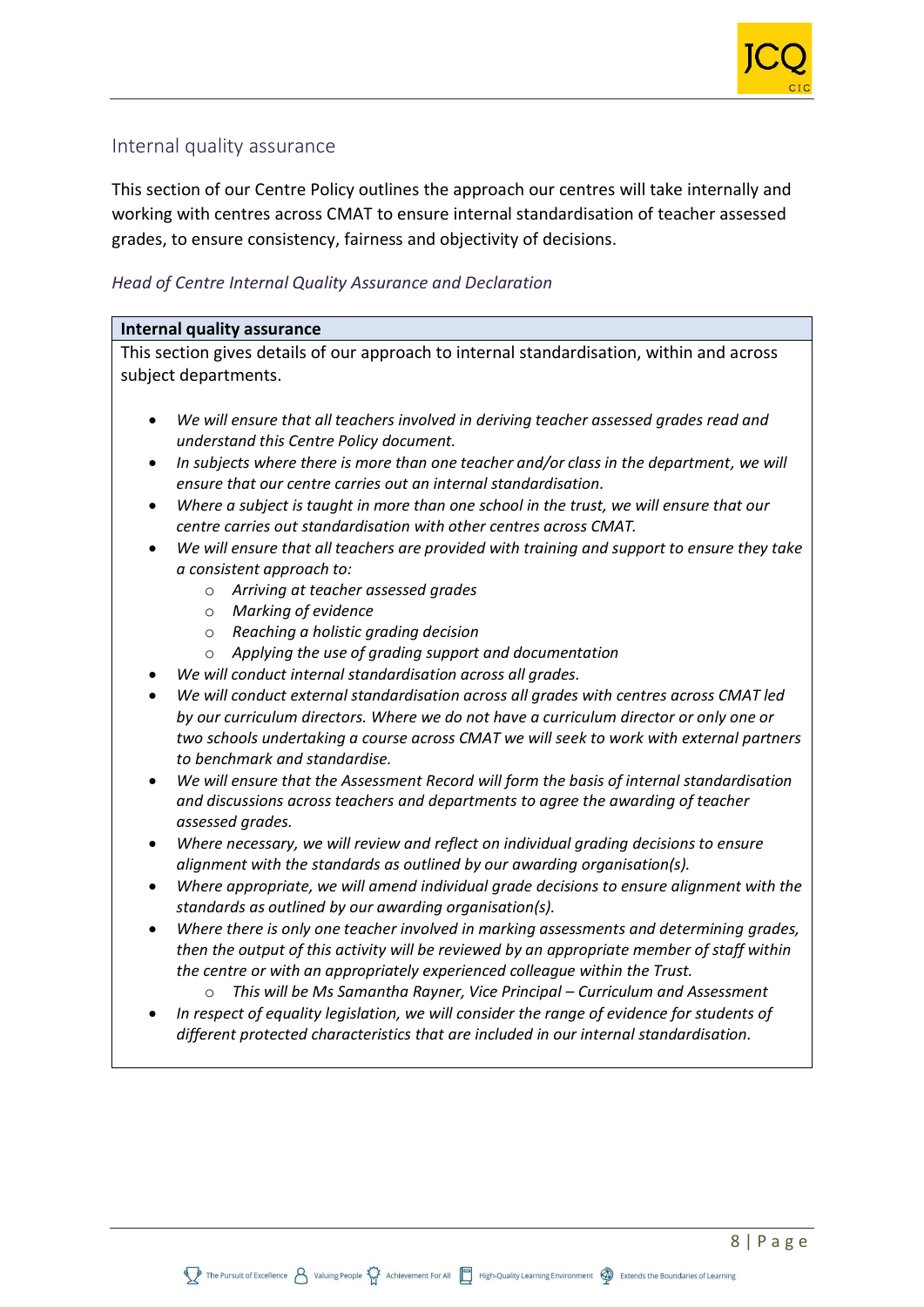

## Comparison of teacher assessed grades to results for previous cohorts

This section of our Centre Policy outlines the approach we will take to compare our teacher assessed grades in 2021 with results from previous cohorts.

#### **Comparison of Teacher Assessed Grades to results for previous cohorts**

This section gives details of our internal process to ensure a comparison of teacher assessed grades at qualification level to results for previous cohorts in our centre taking the same qualification.

- *We will access and review information from FFT Aspire on the grades awarded to our students in past June series in which exams took place (e.g. 2017 - 2019).*
- *We will make use of the FFT Aspire 2021 GCSE Benchmarking service by uploading our initial grading decisions to this service and comparing outcomes to previous years.*
- *We will consider the size of our cohort from year to year.*
- *We will consider the stability of our centre's overall grade outcomes from year to year.*
- *We will consider trends in school and subject achievements.*
- *We will consider staffing stability against previous years.*
- *We will consider subject quality assurance from Trust Directors or Curriculum Leaders*
- *We will consider both subject and centre level variation in our outcomes during the internal quality assurance process.*
- *We will prepare a succinct narrative in the Assessment Record on the outcomes of the review against historic data which, in the event of significant divergence from the qualifications-levels profiles attained in previous examined years, which address the reasons for this divergence. This commentary will be available for subsequent review during the QA process.*

*This section gives details of the approach our centre will follow if our initial teacher assessed grades for a qualification are viewed as overly lenient or harsh compared to results in previous years.*

- *We will compile historical data giving appropriate regard to potential mixtures of A\*-G and 9-1 grades in GCSEs. Where required, we will use the Ofqual guidance to convert legacy grades into the new 9 to 1 scale.*
- *We will include grades from international GCSEs (for example, in mathematics) because we have previously offered these.*
- *We will bring together other data sources that will help to quality assure the grades we intend to award in 2021.*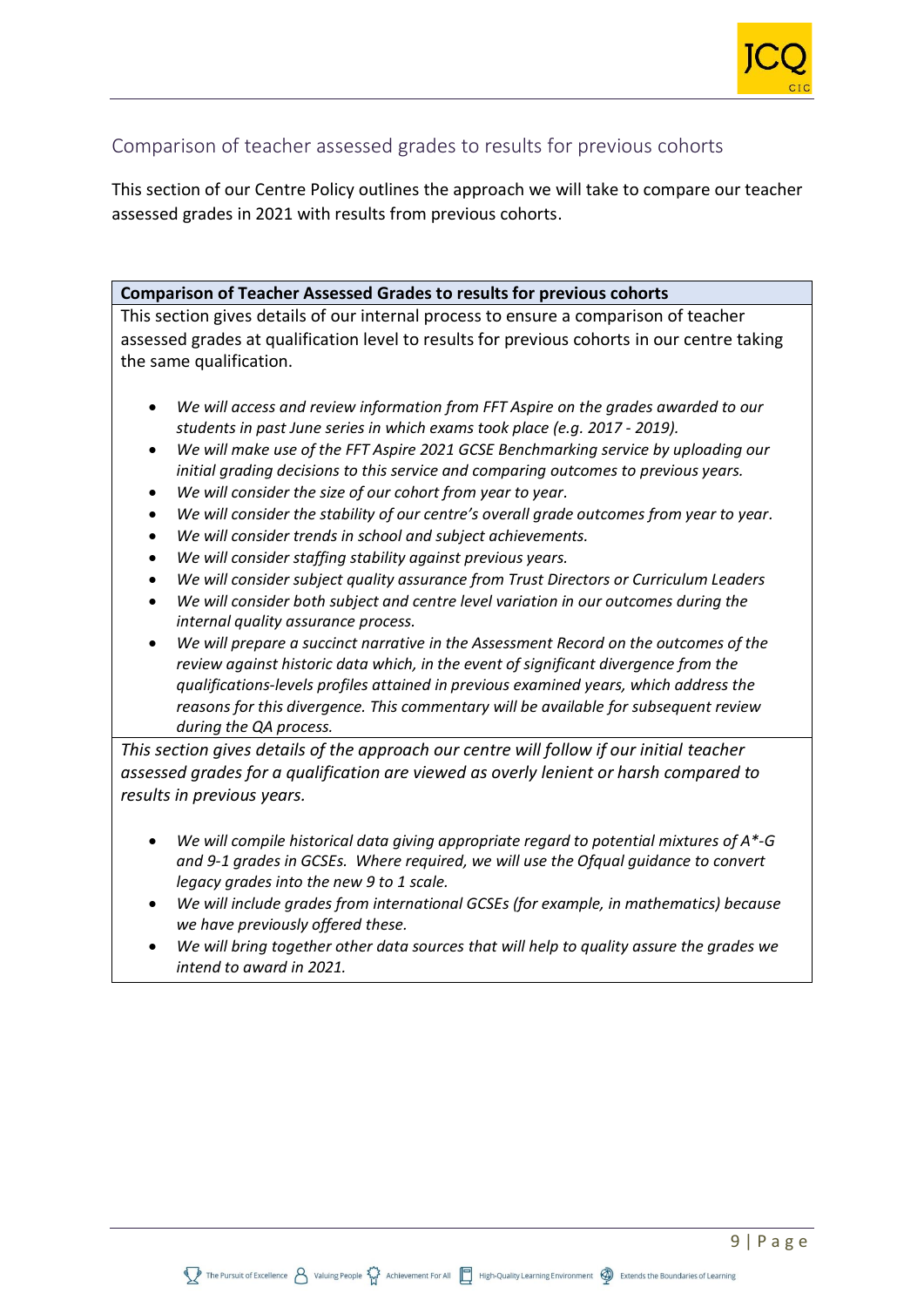

*This section gives details of changes in our cohorts that need to be reflected in our comparisons.* 

• *We will omit subjects that we no longer offer from the historical data.*

## Access Arrangements and Special Considerations

This section of our Centre Policy outlines the approach our centre will take to provide students with appropriate access arrangements and take into account mitigating circumstances in particular instances.

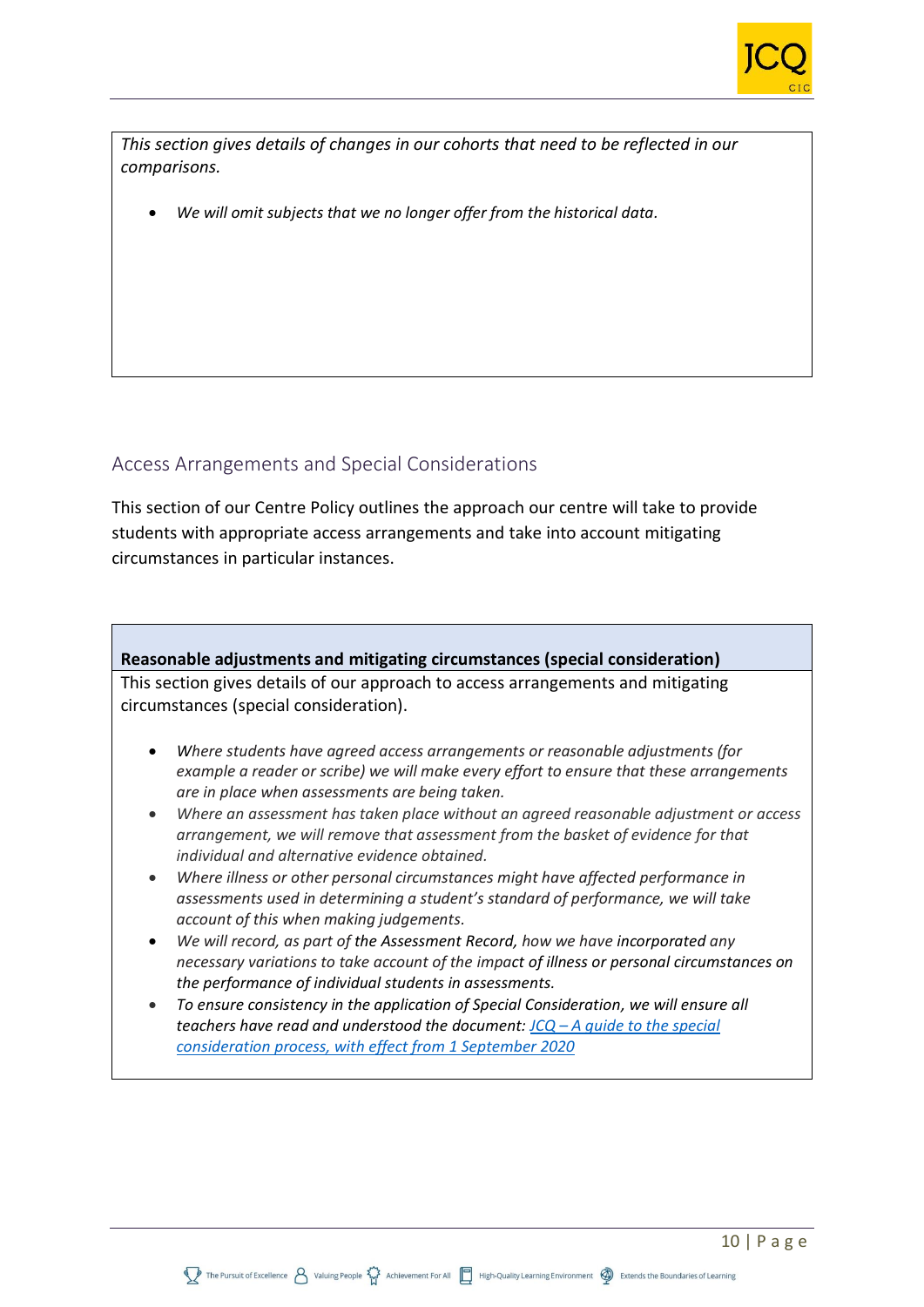## Addressing disruption/differential lost learning (DLL)

#### B. **Addressing Disruption/Differentiated Lost Learning (DLL)**

This section gives details of our approach to address disruption or differentiated lost teaching.

- *Teacher assessed grades will be determined based on evidence of the content that has been taught and assessed for each student.*
- *The assessment record will reflect where a student has suffered any significant additional disruption and how this has been considered with regard to the special considerations process.*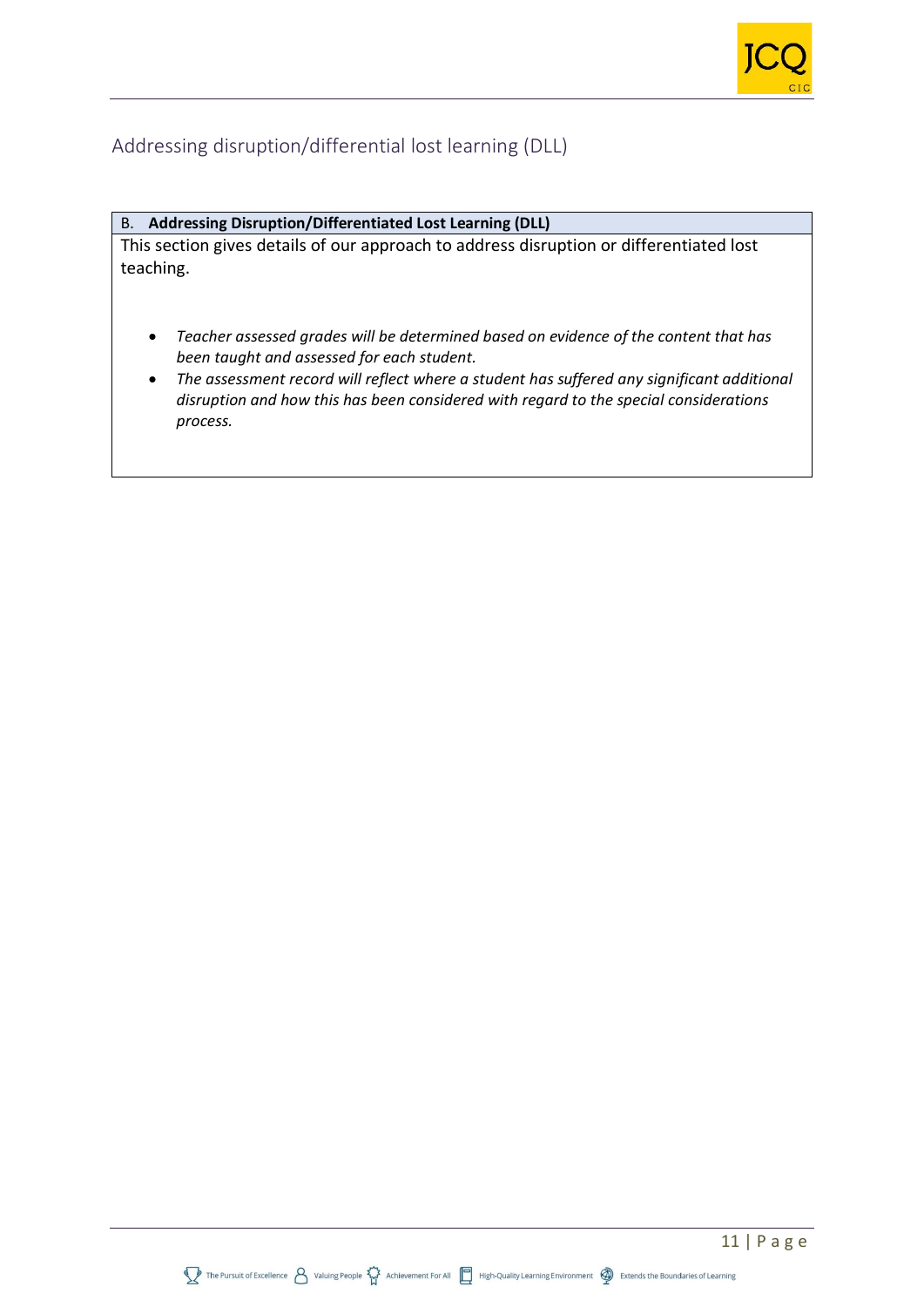

## **Objectivity**

This section of our Centre Policy outlines the arrangements in place to ensure objectivity of decisions.

#### **Objectivity**

This section gives a summary of the arrangements in place within our centre in relation to objectivity.

*Staff will fulfil their duties and responsibilities in relation to relevant equality and disability legislation.*

*Senior Leaders, Heads of Department and Centre will consider:*

- *sources of unfairness and bias (situations/contexts, difficulty, presentation and format, language, conditions for assessment, marker preconceptions);*
- *how to minimise bias in questions and marking and hidden forms of bias); and*
- *bias in teacher assessed grades.*

*To ensure objectivity, all staff involved in determining teacher assessed grades will be made aware that:*

- *unconscious bias can skew judgements;*
- *the evidence presented should be valued for its own merit as an indication of performance and attainment;*
- *teacher assessed grades should not be influenced by candidates' positive or challenging personal circumstances, character, behaviour, appearance, socio-economic background, or protected characteristics;*
- *unconscious bias is more likely to occur when quick opinions are formed; and*

*Our internal standardisation process will help to ensure that there are different perspectives to the quality assurance process. The use of the FFT 2021 GCSE Benchmarking service will help to identify any unconscious bias that has impacted any particular groups of students.*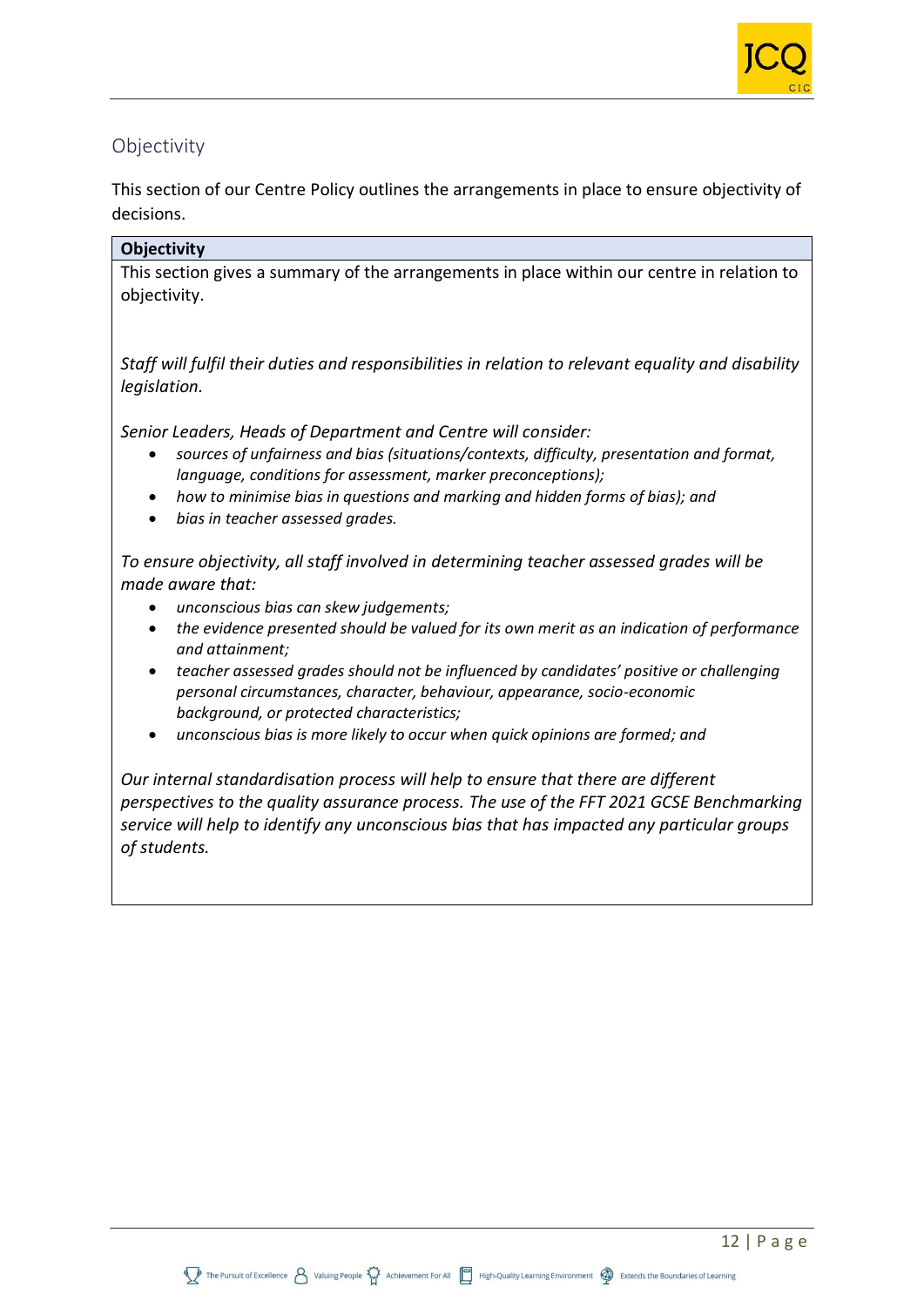

## Recording decisions and retention of evidence and data

This section of our Centre Policy outlines our arrangements to recording decisions and to retaining evidence and data.

| C. Recording Decisions and Retention of Evidence and Data                                                                                                                                                                                                                                                                                                                                                                                                                                                                                                                             |  |
|---------------------------------------------------------------------------------------------------------------------------------------------------------------------------------------------------------------------------------------------------------------------------------------------------------------------------------------------------------------------------------------------------------------------------------------------------------------------------------------------------------------------------------------------------------------------------------------|--|
| This section outlines our approach to recording decisions and retaining evidence and<br>data.                                                                                                                                                                                                                                                                                                                                                                                                                                                                                         |  |
| We will ensure that teachers and Heads of Departments maintain records that show how<br>$\bullet$<br>the teacher assessed grades process operated, including the rationale for decisions in<br>relation to individual marks/grades. This will be in the form of the assessment record and<br>retention of individual student's data and assessment evidence.<br>We will ensure that evidence is maintained across a variety of tasks to develop a holistic<br>$\bullet$<br>view of each student's demonstrated knowledge, understanding and skills in the areas of<br>content taught. |  |
| We will put in place recording requirements for the various stages of the process to ensure<br>$\bullet$                                                                                                                                                                                                                                                                                                                                                                                                                                                                              |  |

- *the accurate and secure retention of the evidence used to make decisions.*
- *We will comply with our obligations regarding data protection legislation.*
- *We will ensure that the grades accurately reflect the evidence submitted.*
- *We will ensure that evidence is retained electronically or on paper in a secure centre-based system that can be readily shared with our awarding organisation(s).*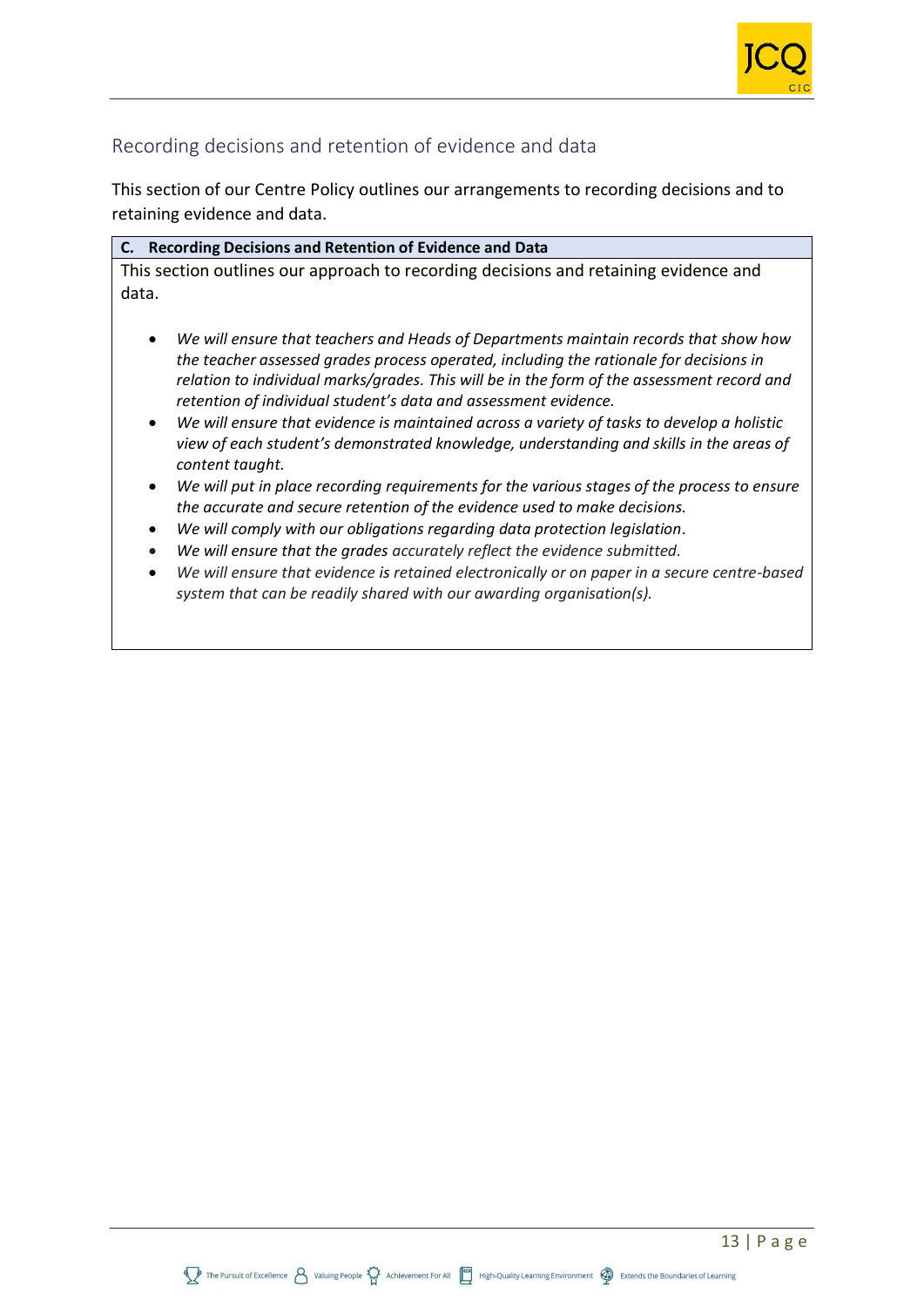

## Authenticating evidence

#### **D. Authenticating evidence**

This section of our Centre Policy details the mechanisms in place to ensure that teachers are confident in the authenticity of evidence, and the process for dealing with cases where evidence is not thought to be authentic.

- *Robust mechanisms recorded in the assessment record under the level of control for each piece of assessment material will be in place to ensure that teachers are confident that work used as evidence is the students' own and that no inappropriate levels of support have been given to students to complete it, either within the centre or with external tutors. The focus on the use of assessment material produced in school in high or medium controlled conditions will support this.*
- *It is understood that awarding organisations will investigate instances where it appears evidence is not authentic. We will follow all guidance provided by awarding organisations to support these determinations of authenticity.*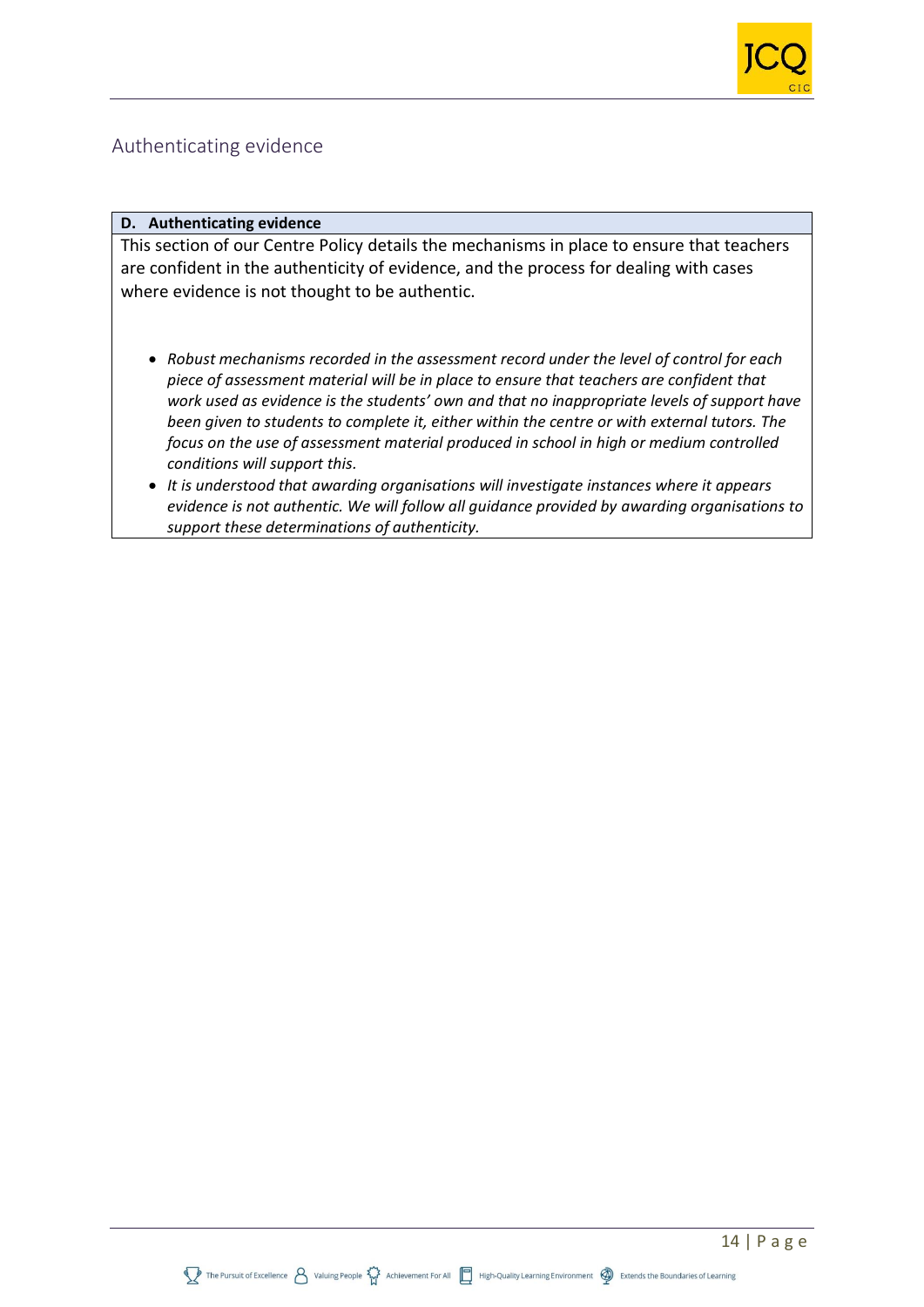

## Confidentiality, malpractice and conflicts of interest

## *Confidentiality*

*This section of our Centre Policy outlines the measures in place to ensure the confidentiality of the grades our centre determines, and to make students aware of the range of evidence on which those grades will be based.*

#### **A. Confidentiality**

*This section details the measures in place in our centre to maintain the confidentiality of grades, while sharing information regarding the range of evidence on which the grades will be based.* 

- *All staff involved have been made aware of the need to maintain the confidentiality of teacher assessed grades.*
- *All teaching staff have been briefed on the requirement to share details of the range of evidence on which students' grades will be based, while ensuring that details of the final grades remain confidential.*
- *Relevant details from this Policy, including requirements around sharing details of evidence and the confidentiality requirements, have been shared with parents/guardians.*

#### *Malpractice*

This section of our Centre Policy outlines the measures in place to prevent malpractice and other breaches of exam regulations, and to deal with such cases if they occur.

#### **B. Malpractice**

*This section details the measures in place in our centre to prevent malpractice and, where that proves impossible, to handle cases in accordance with awarding organisation requirements.*

- *Our general centre policies regarding malpractice, maladministration and conflicts of interest have been reviewed to ensure they address the specific challenges of delivery in Summer 2021.*
- *All staff involved have been made aware of these policies, and have received training in them as necessary.*
- *All staff involved have been made aware of the specific types of malpractice which may affect the Summer 2021 series including:*
- o *breaches of internal security;*
- o *deception;*
- o *improper assistance to students;*
- o *failure to appropriately authenticate a student's work;*
- o *over direction of students in preparation for common assessments;*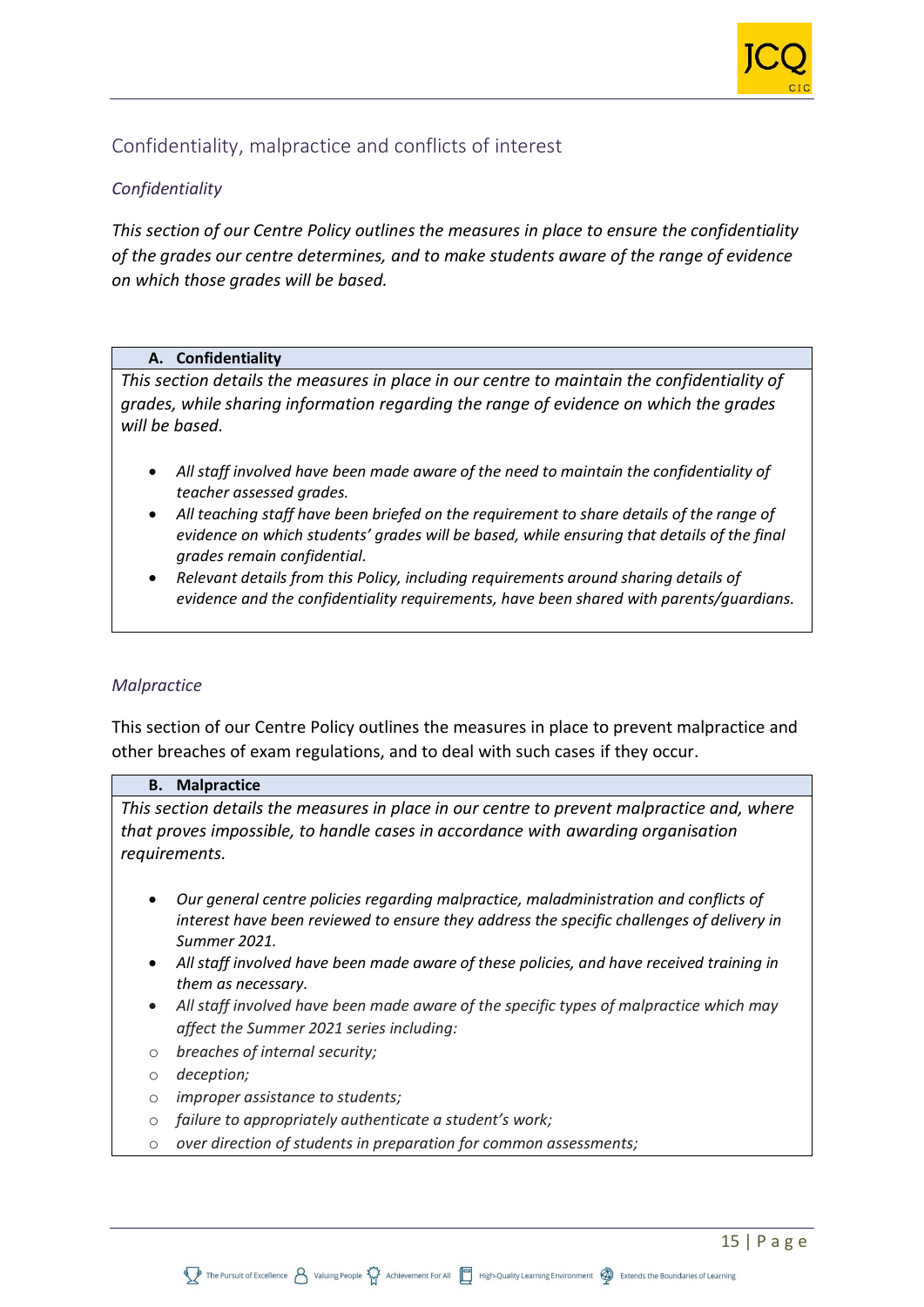

- o *allegations that centres submit grades not supported by evidence that they know to be inaccurate;*
- o *centres enter students who were not originally intending to certificate a grade in the Summer 2021 series;*
- o *failure to engage as requested with awarding organisations during the External Quality Assurance and appeal stages; and*
- o *failure to keep appropriate records of decisions made and teacher assessed grades.*
- *The consequences of malpractice or maladministration as published in the JCQ guidance: [JCQ Suspected](https://www.jcq.org.uk/exams-office/malpractice/jcq-suspected-malpractice-policies-and-procedures-2019-2020) Malpractice: Policies and Procedures and including the risk of a delay to students receiving their grades, up to, and including, removal of centre status have been outlined to all relevant staff.*

#### *Conflicts of Interest*

This section of our Centre Policy outlines the measures in place to address potential conflicts of interest.

#### **C. Conflicts of Interest**

*This section details our approach to addressing conflicts of interest, and how we will respond to such allegations.*

- *To protect the integrity of assessments, all staff involved in the determination of grades must declare any conflict of interest such as a family relationship to a student to our Head of Centre for further consideration.*
- *Our Head of Centre will take appropriate action to manage any conflicts of interest arising with centre staff in accordance with the JCQ documents - [General Regulations](https://www.jcq.org.uk/wp-content/uploads/2020/09/Gen_regs_approved_centres_20-21_FINAL.pdf)  [for Approved Centres, 1 September 2020 to 31 August 2021.](https://www.jcq.org.uk/wp-content/uploads/2020/09/Gen_regs_approved_centres_20-21_FINAL.pdf)*
- *We will also carefully consider the need to separate duties and personnel to ensure fairness in later process reviews and appeals.*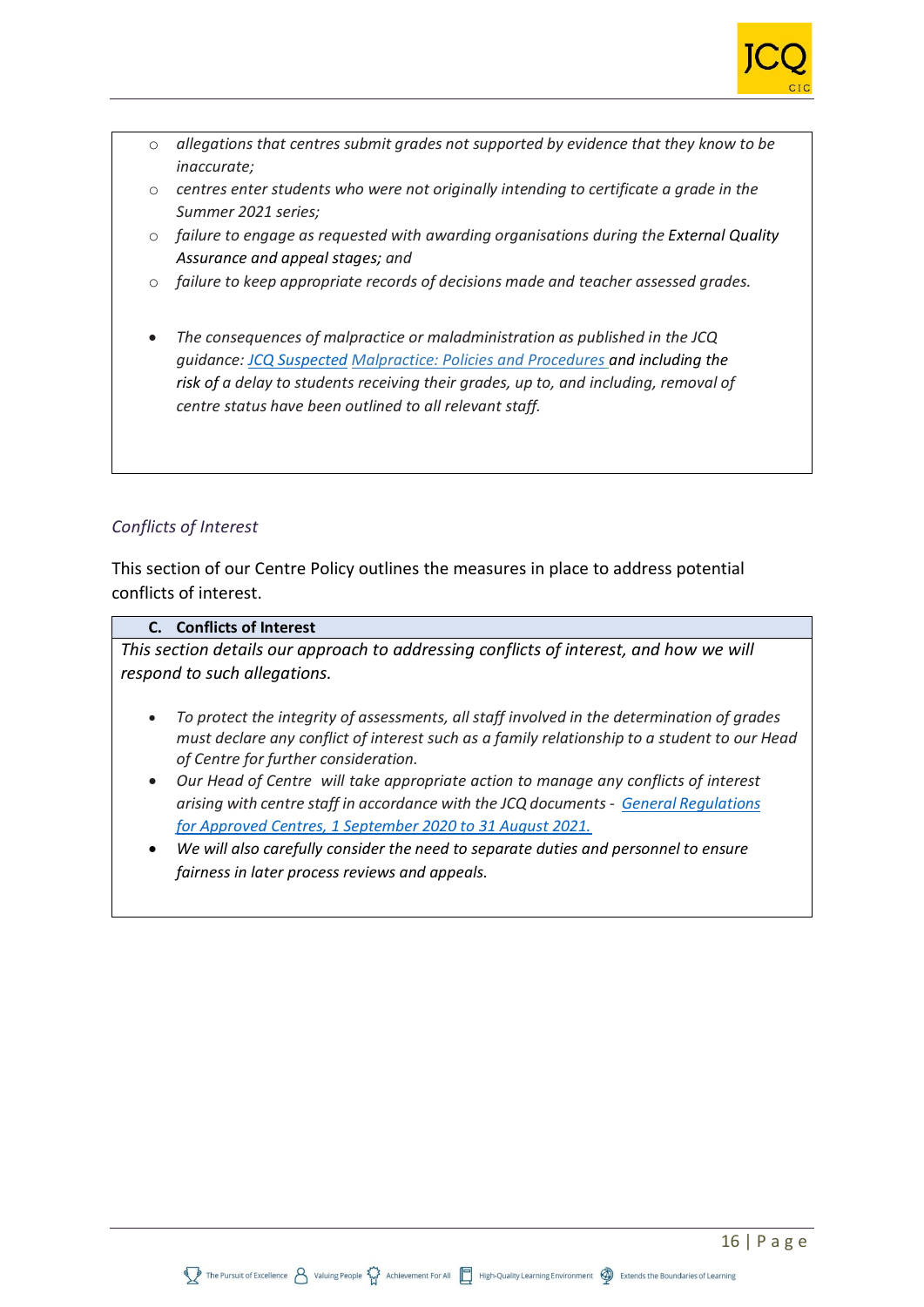

## Private candidates

This section of our Centre Policy outlines our approach to working with Private Candidates to arrive at appropriate grades.

#### **A. Private Candidates**

*This section details our approach to providing and quality assuring grades to Private Candidates.* 

- *Our arrangements for assessing Private Candidates to arrive at appropriate grades are identical to the approaches utilised for internal candidates.*
- *Where it has been necessary to utilise different approaches, the JCQ Guidance on Private Candidates has been followed and any divergences from our approach for internal candidates have been recorded on the appropriate class/student documentation.*
- *In undertaking the review of cohort grades in conjunction with our centre results profiles from previous examined years, the grades determined by our centre for Private Candidates have been excluded from our analysis.*

## External Quality Assurance

This section of our Centre Policy outlines the arrangements in place to comply with awarding organisation arrangements for External Quality Assurance of teacher assessed grades in a timely and effective way.

#### **A. External Quality Assurance**

*This section outlines the arrangements we have in place to ensure the relevant documentation and assessment evidence can be provided in a timely manner for the purposes of External Quality Assurance sampling, and that staff can be made available to respond to enquiries.*

- *All staff involved have been made aware of the awarding organisation requirements for External Quality Assurance as set out in the JCQ Guidance.*
- *All necessary records of decision-making in relation to determining grades have been properly kept and can be made available for review as required.*
- *All student evidence (completed after 24th March and records of evidence completed before the 24th March) on which decisions regarding the determination of grades has been retained and can be made available for review as required.*
- *Instances where student evidence used to decide teacher assessed grades is not available, for example where the material has previously been returned to students and cannot now be retrieved, will be clearly recorded on the appropriate documentation.*
- *All staff involved have been briefed on the possibility of interaction with awarding organisations during the different stages of the External Quality Assurance process and*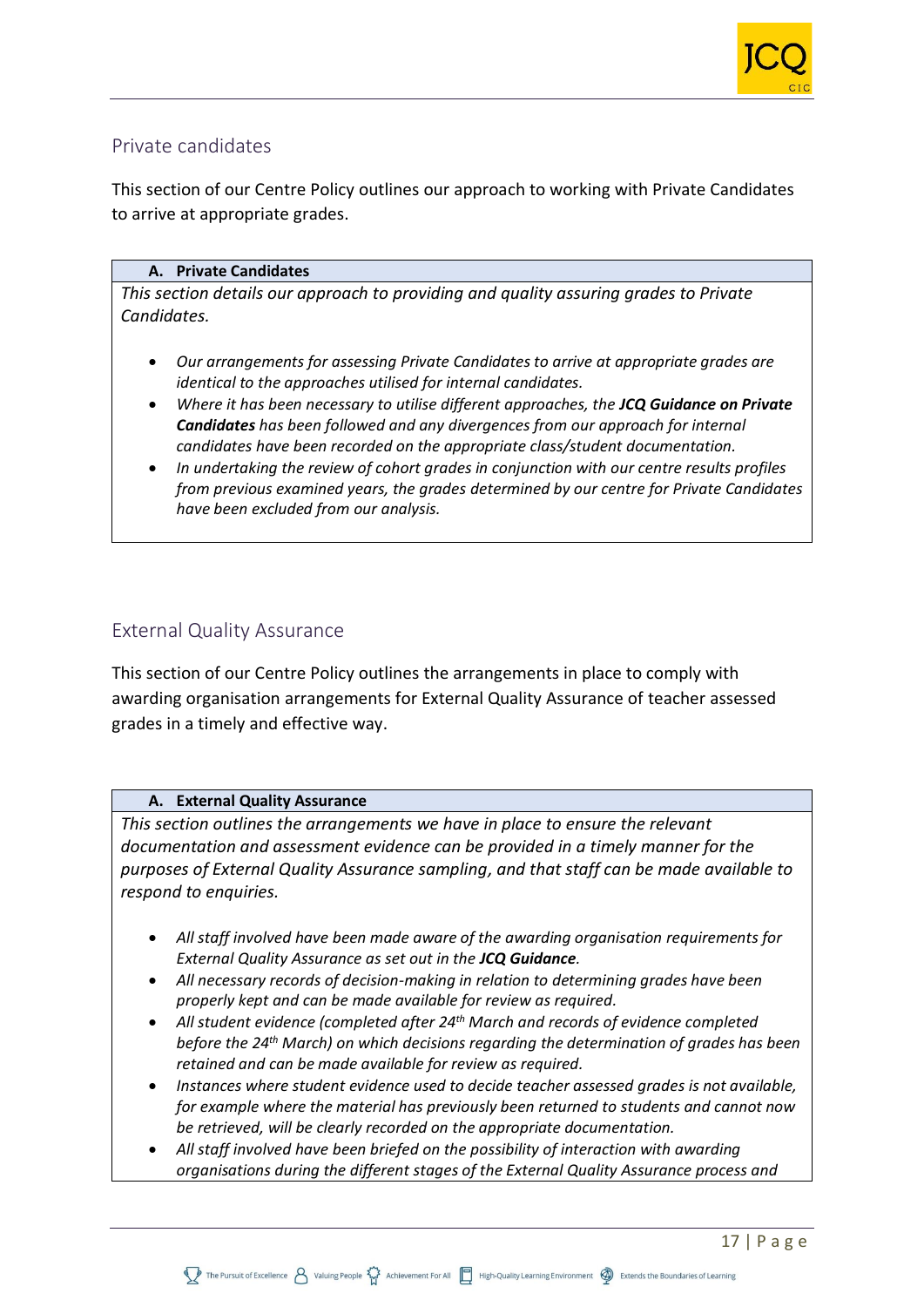

*can respond promptly and fully to enquiries, including attendance at Virtual Visits should this prove necessary.*

- *Arrangements are in place to respond fully and promptly to any additional requirements/reviews that may be identified as a result of the External Quality Assurance process.*
- *Staff have been made aware that a failure to respond fully and effectively to such additional requirements may result in further action by the awarding organisations, including the withholding of results.*

## Results

This section of our Centre Policy outlines our approach to the receipt and issue of results to students and the provision of necessary advice and guidance.

#### **A. Results**

*This section details our approach to the issue of results to students and the provision of advice and guidance.*

- *All staff involved have been made aware of the specific arrangements for the issue of results in Summer 2021, including the issuing of A/AS and GCSE results in the same week.*
- *Arrangements will be made to ensure the necessary staffing, including exams office and support staff, to enable the efficient receipt and release of results to our students.*
- *Arrangements will be in place for the provision of all necessary advice, guidance and support, including pastoral support, to students on receipt of their results.*
- *Such guidance will include advice on the appeals process in place in 2021 (see below).*
- *Appropriate staff will be available to respond promptly to any requests for information from awarding organisations, for example regarding missing or incomplete results, to enable such issues to be swiftly resolved.*
- *Parents/guardians have been made aware of arrangements for results days.*